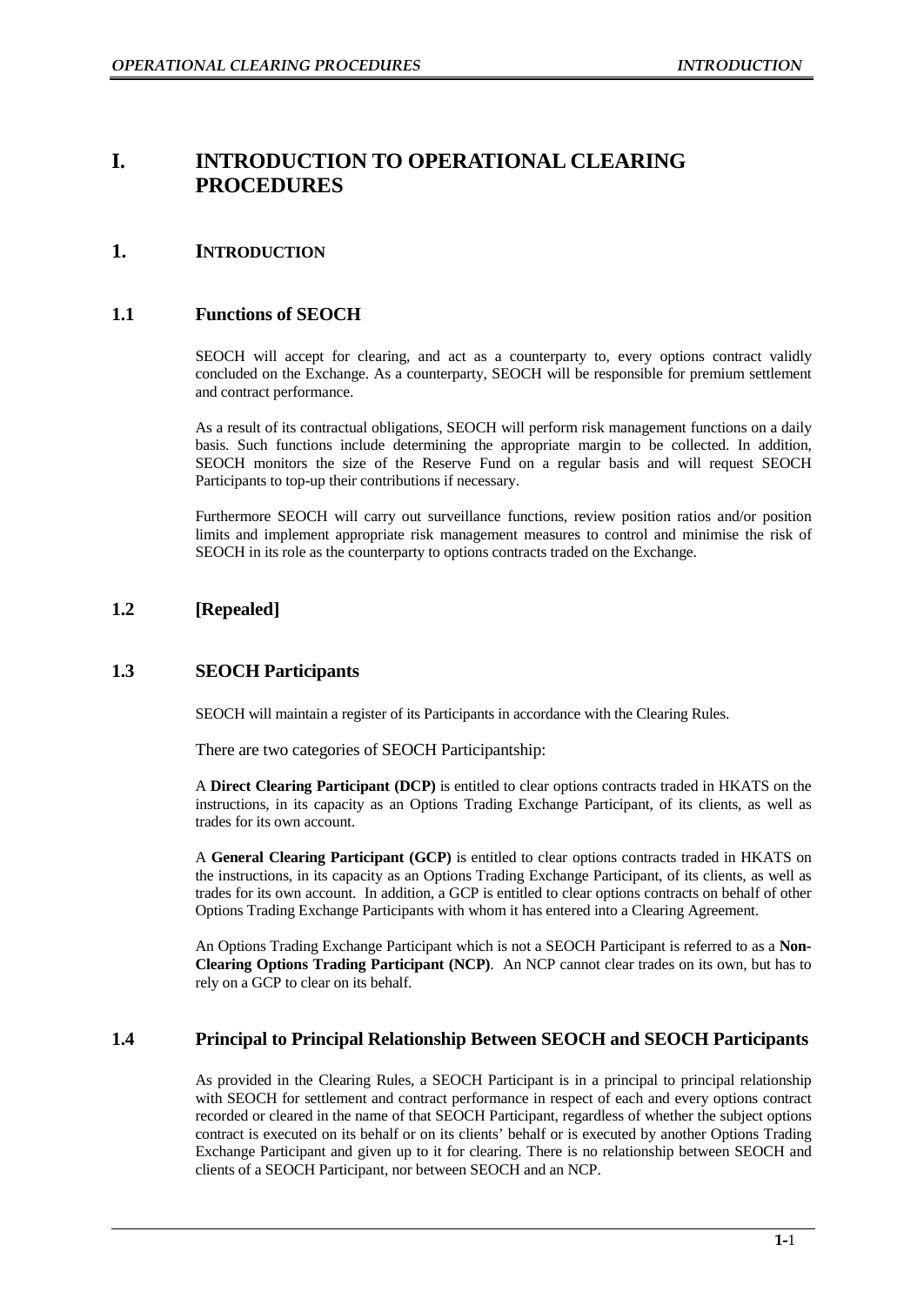The creation or maintenance of separate accounts by SEOCH for SEOCH Participants is only for the purpose of assisting SEOCH Participants in keeping separate records of their clients' trading in Exchange Traded Options Business. It shall not in any way detract from or otherwise affect the capacity and principal to principal relationship between the SEOCH Participant and SEOCH in respect of each and every OCH Contract. Nor shall it give rise to any trust or other equitable interest of any kind in respect of any money or other property standing to the credit of any such separate accounts.

## **1.5 Types of Accounts Maintained in DCASS and CCMS for SEOCH Participants**

## **1.5.1 DCASS Accounts**

SEOCH maintains for each SEOCH Participant different types of clearing accounts in DCASS. These accounts are registered under the name of the SEOCH Participant and are identified as the SEOCH Participant's (1) House Account, (2) Omnibus Client Account, (3) Individual Client Account, (4) Client Offset Claim Account, (5) Market Maker Account, (6) Daily Account, (7) APT Account, and (8) Sink Account.

## *House Account*

The House Account is for the recording of a SEOCH Participant's proprietary trades and positions. Positions in the House Account are maintained on a net basis and margined, together with positions propagated from any Market Maker Account, on a net basis.

## *Omnibus Client Account*

The Omnibus Client Account is for the recording, on an omnibus basis, of trades and positions of clients of a SEOCH Participant. Positions in the Omnibus Client Account are maintained and margined on a gross basis.

### *Individual Client Account*

In order to facilitate net margining on positions of a SEOCH Participant's client, SEOCH (upon the request of a SEOCH Participant) may in its absolute discretion establish and maintain one or more Individual Client Accounts for the SEOCH Participant. SEOCH may prescribe a maximum number of Individual Client Accounts for a SEOCH Participant. The Individual Client Account is for the recording, on an individual client basis, of trades and positions of a client of a SEOCH Participant. Positions in an Individual Client Account are maintained and margined on a net basis. SEOCH Participants shall ensure that all trades and positions maintained in an Individual Client Account belong to one client only and such trades and positions are not held by a client of a SEOCH Participant operating an omnibus account. SEOCH Participants shall submit to SEOCH an application for the opening, maintenance and termination of Individual Client Accounts in such manner and using such form as may be prescribed by SEOCH from time to time. SEOCH may in its absolute discretion accept or reject the opening of any account and any maintenance request. The Individual Client Account is to facilitate separate position keeping in order to achieve net margin calculation for SEOCH Participants but should not be treated as recognising any trust or other equitable interest arising from such Individual Client Account.

## *Client Offset Claim Account*

Upon the request of a SEOCH Participant, SEOCH may, in its absolute discretion, establish and maintain one or more Client Offset Claim Accounts for the SEOCH Participant. The Client Offset Claim Account is for the recording of eligible short positions of individual clients of a SEOCH Participant which are of an offset nature only. No long positions are permitted. Positions in each portfolio for an offset claim must belong to the same client (please refer to 9.3.1.2) and no positions of a client may be allocated to the Client Offset Claim Account except with the client's prior consent. Positions in the Client Offset Claim Account are maintained on a gross basis but margined on a net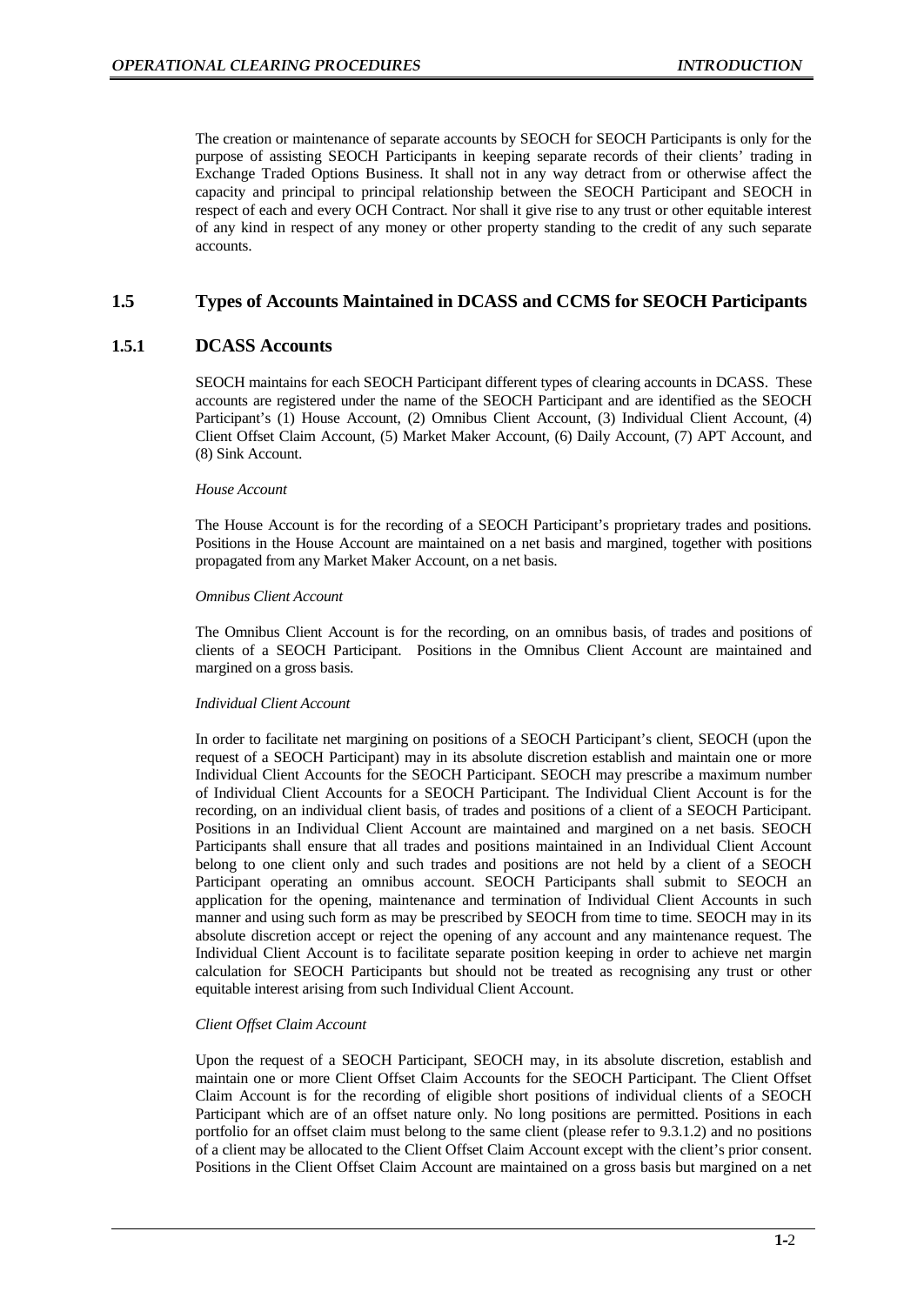basis. SEOCH Participants shall ensure that all positions maintained in the Client Offset Claim Account for margin offset can be reconciled with their internal records. SEOCH Participants shall submit to SEOCH an application for the opening, maintenance and termination of Client Offset Claim Accounts in such manner and using such form as may be prescribed by SEOCH from time to time. SEOCH may in its absolute discretion accept or reject the opening of any account and any maintenance request. The Client Offset Claim Account is to facilitate separate position keeping in order to achieve net margin calculation for SEOCH Participants but should not be treated as recognising any trust or other equitable interest arising from such Client Offset Claim Account.

## *Market Maker Account*

The Market Maker Account is for the recording of trades and positions of a SEOCH Participant arising from its market making activities. Separate Market Maker Accounts may also be opened and maintained for designated traders of the SEOCH Participant and NCPs of the SEOCH Participant which are Market Makers. Positions in a Market Maker Account are maintained and margined on a net basis. Other than positions in the Market Maker Account of a designated trader, which will be margined separately, and other than positions in the Market Maker Account of an NCP of a SEOCH Participant, which will be propagated to the relevant Individual Client Account of the SEOCH Participant maintained for such NCP as if they were positions in such account for margin calculation purposes, positions in the Market Maker Account of a SEOCH Participant will be propagated to its House Account as if they were the positions in its House Account for margin calculation purposes.

### *Daily Account*

The Daily Account serves as an account to which trades can be transferred on a temporary basis for average price trade calculation or other purposes prescribed by SEOCH from time to time. Trades and positions in the Daily Account are treated for all purposes as trades and positions belonging to the House Account with the exception that positions recorded in the Daily Account on any Business Day will be maintained on a gross basis prior to the System Input Cutoff Time on each Business Day. A SEOCH Participant shall transfer all trades in its Daily Account to its other accounts in DCASS (other than the Sink Account) prior to the System Input Cutoff Time. Any trades and positions remaining in the Daily Account after the System Input Cutoff Time will be automatically transferred to the Sink Account of the SEOCH Participant.

## *APT Account*

The APT Account serves as an account to which a selected group of trades can be transferred on a temporary basis for the purpose of performing average price trade calculation. No positions will be recorded or maintained in the APT Account.

#### *Sink Account*

The Sink Account is for the recording of trades and positions automatically transferred from the Daily Account. Trades and positions in the Sink Account are treated for all purposes as trades and positions belonging to the House Account with the exception that positions in the Sink Account will be maintained and margined on a gross basis, separate from the House Account. A SEOCH Participant shall transfer all trades and positions in its Sink Account to its other accounts in DCASS (other than the Daily Account).

## **1.5.2 CCMS Accounts**

Transactions of a SEOCH Participant with SEOCH in respect of any delivery or redelivery of collateral, whether cash or non-cash, and settlement of its stock delivery obligation resulting from exercise or assignment of options contracts are collectively referred to as "collateral movement" and "stock settlement" transactions respectively for the purpose of this section.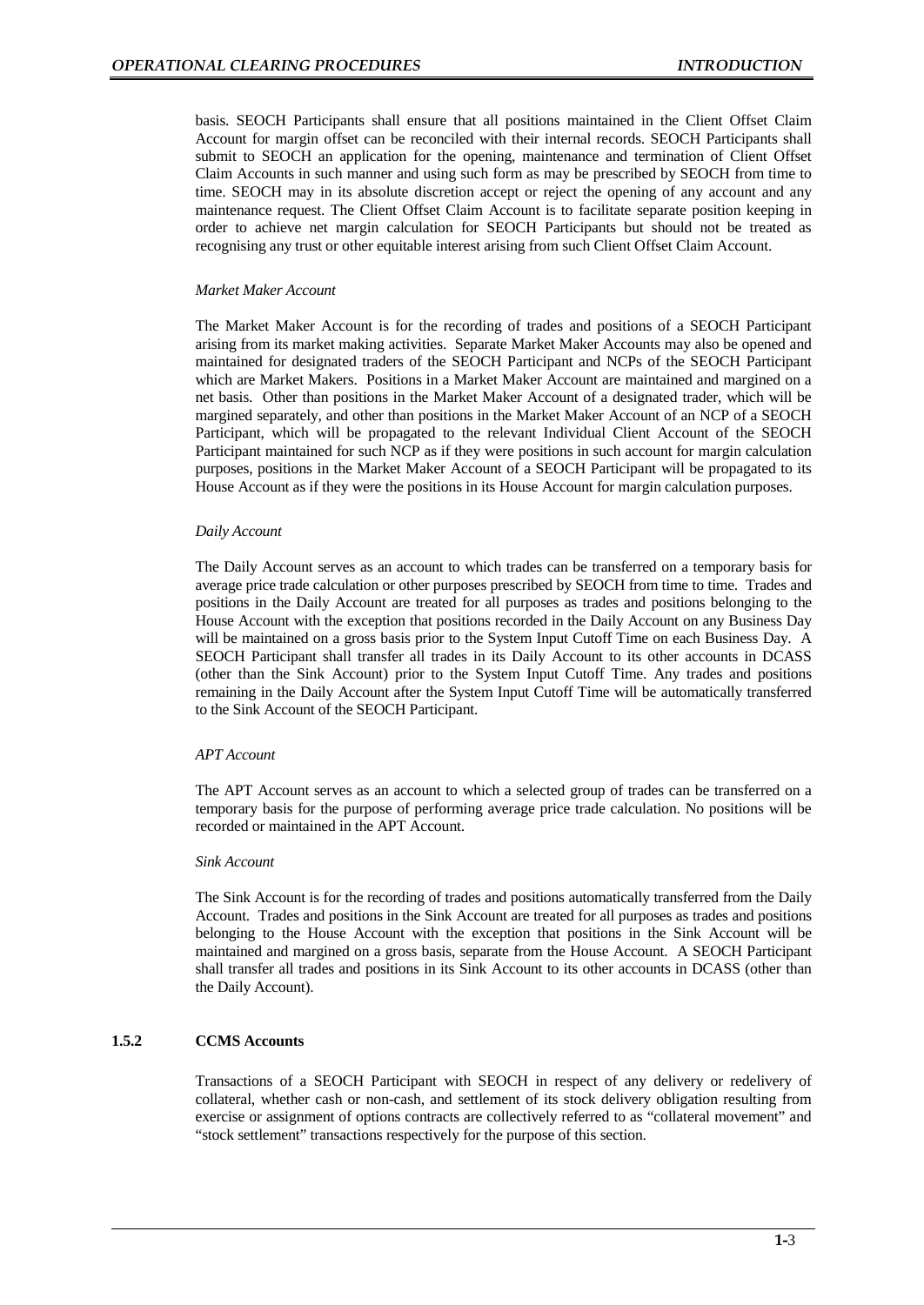CCMS Collateral Accounts are held in the name of a SEOCH Participant for the recording of collateral movement and stock settlement transactions between that SEOCH Participant and SEOCH. There are no CCMS Collateral Accounts held in the name of an NCP as all collateral movement and stock settlement transactions relating to options contracts traded by that NCP will be effected by the GCP that cleared those options trades on behalf of that NCP.

All cash and non-cash collateral provided by a SEOCH Participant to SEOCH will be recorded in the SEOCH Participant's CCMS Collateral Account. Collateral kept in the CCMS Collateral Account may comprise (a) cash; (b) approved securities available as General Collateral, To-be-Released collateral or Specific Securities Collateral for covering short call positions; (c) Exchange Fund Bills and Notes; and (d) such other types of collateral as may from time to time be accepted by SEOCH for crediting to the CCMS Collateral Account.

SEOCH maintains for each SEOCH Participant different types of clearing accounts in CCMS for recording collateral movement transactions between that SEOCH Participant and SEOCH. Collateral in the CCMS Collateral Account may be designated for house positions or client positions by a SEOCH Participant via its CCMS terminal. These accounts are identified as the SEOCH Participant's (1) House CCMS Collateral Account; and (2) Client CCMS Collateral Account. Each of these accounts is mapped with one or more position accounts of the SEOCH Participant in DCASS. For the purposes of these Procedures and the Clearing Rules, the terms House CCMS Collateral Account and Client CCMS Collateral Account will be used and the term CCMS Collateral Account will mean both House CCMS Collateral Account and Client CCMS Collateral Account unless otherwise specified or the context requires otherwise. In the case of a GCP, all collateral movements effected by that GCP in relation to positions cleared by that GCP for an NCP will be recorded in its Client CCMS Collateral Account on an omnibus basis.

## **1.6 Segregation of Accounts**

For the purpose of assisting SEOCH Participants in keeping separate records of options contracts transacted on behalf of their clients, SEOCH will:

- i. calculate the following on a SEOCH Participant's house positions (i.e., those recorded in that SEOCH Participant's House Account, Market Maker Accounts, Daily Account and Sink Account) and its client positions (i.e., those recorded in that SEOCH Participant's Omnibus Client Account, Client Offset Claim Accounts and Individual Client Accounts) separately:
	- (a) the margin requirements;
	- (b) the amount of MTM Flow Adjustment in the Loss Distribution Process;
	- (c) the amount of Termination Value Payable and Termination Value Receivable in the contract termination process;
	- (d) the amount of Limited Recourse Interim CP Payables, Limited Recourse Final CP Payables and Limited Recourse CP Receivables in a Clearing Service Termination Event; and
	- (e) the amount of SEOCH Default Interim CP Payables, SEOCH Default Final CP Payables and SEOCH Default CP Receivables pursuant to Section 20.1 of the Operational Clearing Procedures.
- ii. regard the various types of collateral designated in the House CCMS Collateral Account independent of those designated in its Client CCMS Collateral Account when determining the following in respect of a SEOCH Participant:
	- (a) the amount of margin to be payable;
	- (b) the amount required from or due to that SEOCH Participant in respect of Premium and Settlement Amount;
	- (c) delivery obligations arising from the exercise or assignment of OCH contracts;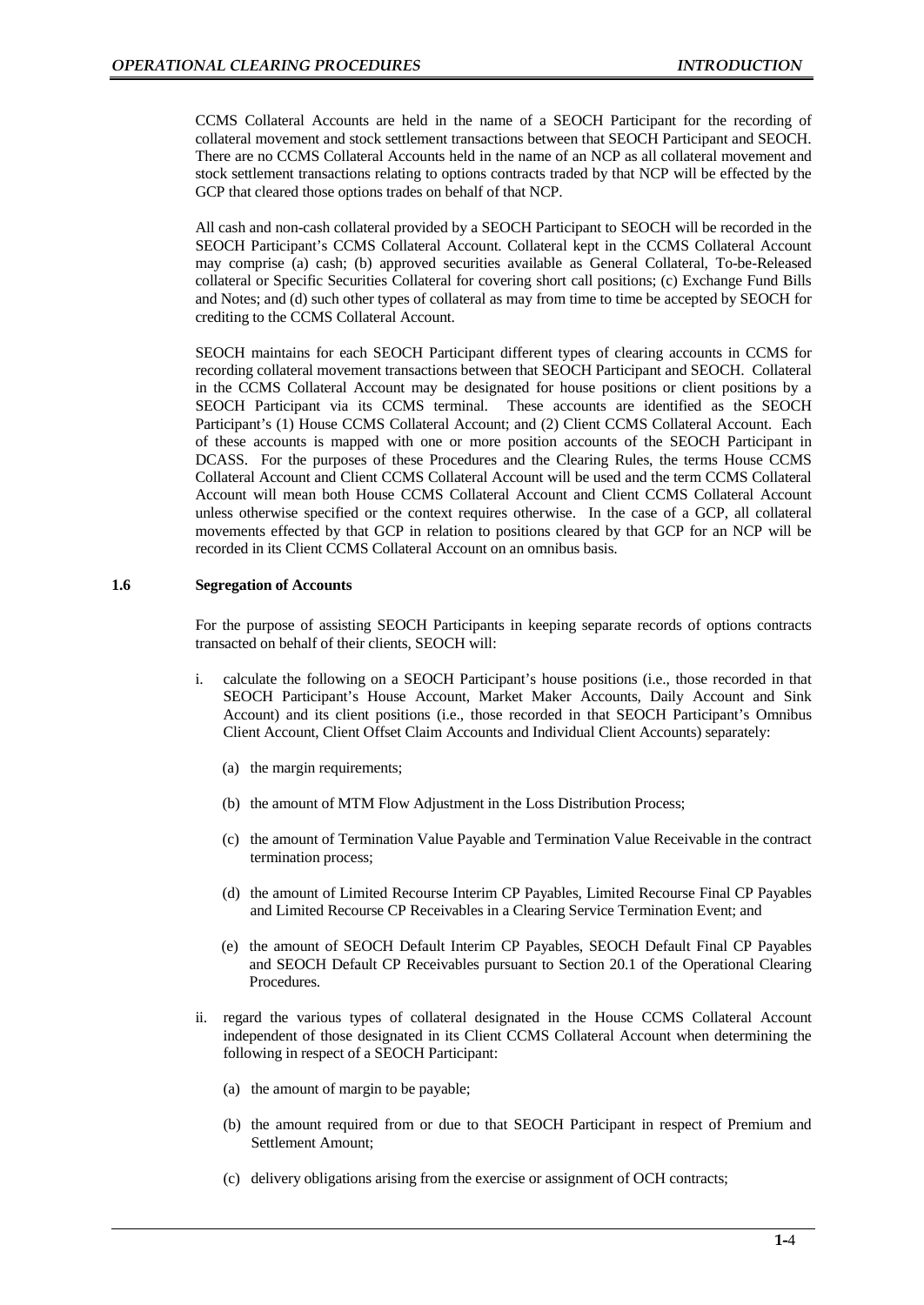- (d) the value of SEOCH Collateral provided by that SEOCH Participant;
- (e) whether SEOCH Collateral provided by the SEOCH Participant is adequate;
- (f) whether SEOCH Collateral provided by the SEOCH Participant should be redelivered to it.
- (g) the amount of MTM Flow Adjustment in the Loss Distribution Process;
- (h) the amount of Termination Value Payable and Termination Value Receivable in the contract termination process;
- (i) the amount of Limited Recourse Interim CP Payables, Limited Recourse Final CP Payables and Limited Recourse CP Receivables in a Clearing Service Termination Event; and
- (j) the amount of SEOCH Default Interim CP Payables, SEOCH Default Final CP Payables and SEOCH Default CP Receivables pursuant to Section 20.1 of the Operational Clearing Procedures.

## **1.7 Separate DCASS Accounts for Designated Traders**

A Market Maker may apply to SEOCH for using the enhanced accounting services of opening and keeping a separate Market Maker Account for each of its designated traders.

A designated trader means a trader designated by a Market Maker to perform the market making obligations in the name and on behalf of that Market Maker in option class(es) specified by that Market Maker. In addition to the market making activities, trades in other option class(es) may be conducted by a designated trader for his own account.

SEOCH may in its absolute discretion, reject any applications by a Market Maker to open and maintain a Market Maker Account and/or other accounts for a designated trader without giving any reason. SEOCH may, from time to time in its absolute discretion impose conditions on the opening and maintaining of these accounts for designated traders of a Market Maker.

### **1.7.1 Market Maker Accounts for Designated Traders**

Upon opening of a Market Maker Account for a designated trader, all provisions of the Second Schedule of the Options Trading Rules shall apply to the named designated trader individually as if he was the Market Maker himself. The Market Maker shall be fully responsible for the conduct and performance of its designated trader.

For the purpose of the calculation of margin requirement, cash and stock settlement obligations, each Market Maker Account and/or other accounts opened for a designated trader of a SEOCH Participant will be treated separately as a portfolio on its own and totally independent of the positions of that SEOCH Participant recorded in its other accounts. All liabilities or settlement obligations arising from trades or positions of a designated trader will be settled through the SEOCH Participant's House CCMS Collateral Account.

## **1.7.2 Account Opening and Subsequent Maintenance Procedures**

A Market Maker shall submit to SEOCH an application for the opening of a Market Maker Account and/or other accounts for each designated trader and the subsequent maintenance thereof viz., cancellation of account, addition or deletion of class(es) which the designated trader is permitted to make market in such manner and using such form as may be prescribed by SEOCH from time to time.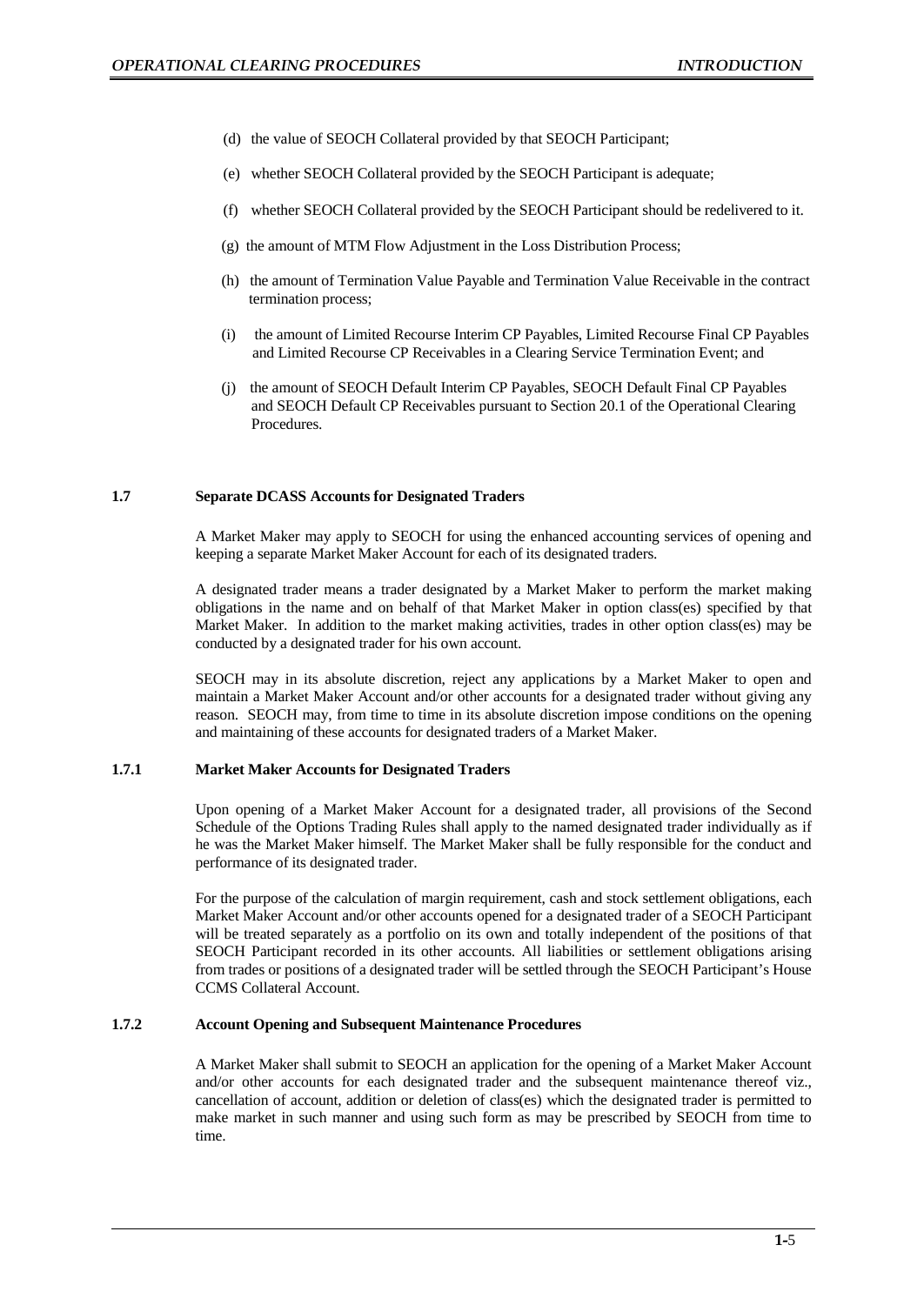## **1.7.3 Terms and Conditions**

SEOCH shall have the absolute discretion to approve applications for opening and maintaining a Market Maker Account for a designated trader and such approval shall be subject to such terms and conditions as SEOCH may prescribe from time to time. SEOCH shall have the right to terminate a Market Maker Account and/or other accounts of any designated trader at any time without prior notice to the Market Maker.

General terms applicable to all Market Maker Accounts for designated traders include but are not limited to:

- i. The Market Maker must be a holder of at least one current Market Maker permit and the designated trader must be an Authorized User registered with the Exchange pursuant to the Options Trading Rules. A Market Maker must inform SEOCH of any changes to the options classes which its designated trader is permitted to make market.
- ii. SEOCH will set up for each designated trader a Market Maker Account for recording trades of the designated trader. A Market Maker shall ensure that each Market Maker Account will be used to record the activities of only one designated trader and not any other activities of any other trader or the Market Maker transacted on an omnibus basis.
- iii. The Market Maker shall be liable for discount claw-back in respect of each and every designated trader who has failed to meet the performance target as laid down in the Second Schedule of the Options Trading Rules.
- iv. Each designated trader account will be valid for one year from the date of approval of application by the Market Maker. Upon expiration, the Market Maker may re-apply again.

## **1.7.4 Termination of Services by SEOCH**

SEOCH may at any time terminate the service of keeping a separate Market Maker Account for a designated trader in respect of his market making activities in one or more option classes if:

- i. the designated trader has failed for a consecutive two months to meet at least 50% of the performance target as laid down in the Second Schedule of the Options Trading Rules; or
- ii. the Market Maker permit to make a market expires or is revoked by the Exchange; or
- iii. the Market Maker submits to SEOCH an application to terminate a Market Maker Account in such manner and using such form as may be prescribed by SEOCH from time to time; or
- iv. the Market Maker ceases to be an Options Trading Exchange Participant; or
- v. the designated trader ceases to be an Authorized User.

Upon termination, open positions, if any, of the designated trader will be transferred to the Market Maker or other Account of the Market Maker as appropriate.

## **1.8 DCASS Account in respect of Options Broker Exchange Participants' Transactions Carried by a SEOCH Participant**

Pursuant to Options Trading Rules 401A(1) & (5), no Options Trading Exchange Participant shall accept instruction from an Options Broker Exchange Participant ("OBEP") in relation to the transaction of any Exchange Traded Options Business for the account of the clients of that OBEP unless and until the Options Trading Exchange Participant is a Direct Clearing Participant or GCP of SEOCH and it has opened separate accounts in DCASS with SEOCH in respect of the transactions cleared by it for the OBEP.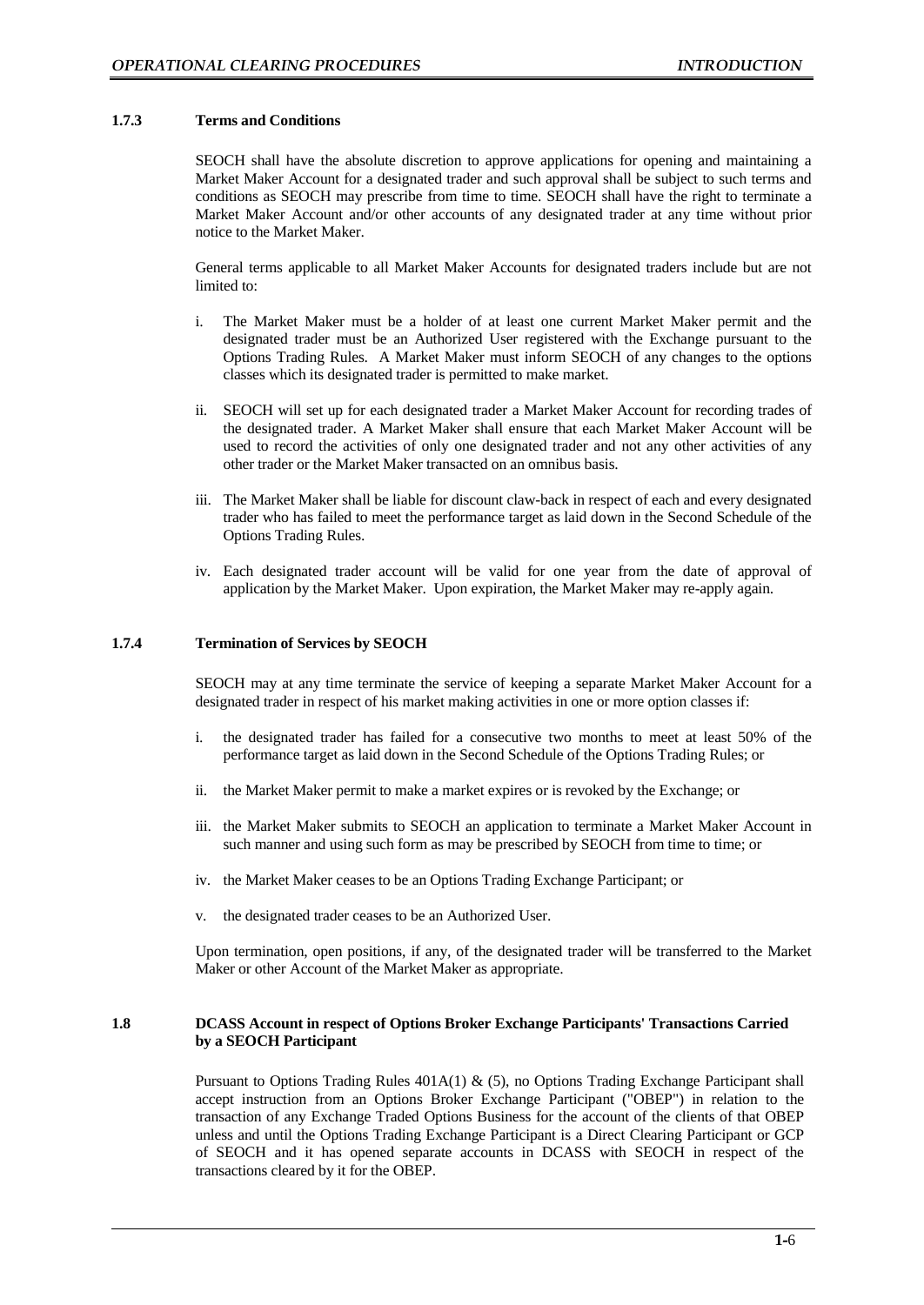For the purposes of this section 1.8, the SEOCH Participant that is required to open and maintain separate accounts in DCASS for an OBEP is referred to as the "carrying SEOCH Participant" and an account opened and maintained for that purpose an "OBEP Individual Client Account" respectively.

## **1.8.1 No Relationship between SEOCH and OBEP**

To avoid all doubt, an OBEP has no relationship with SEOCH irrespective that SEOCH may from an OBEP Individual Client Account identify the relevant OBEP.

For margin calculation and assignment purposes, transactions recorded in an OBEP Individual Client Account will be regarded as a portfolio separate from other transactions recorded in the other accounts of the carrying SEOCH Participant. All money and / or stock settlement obligations arising from transactions recorded in an OBEP Individual Client Account will be settled through the carrying SEOCH Participant's Client CCMS Collateral Account.

The carrying SEOCH Participant must notify SEOCH the identity of the OBEP for whom an OBEP Individual Client Account is maintained. It is the responsibility of the carrying SEOCH Participant to ensure that each and every transaction in respect of an OBEP must be properly recorded in the OBEP Individual Client Account designated for that OBEP and that except for transactions in respect of that OBEP, no other transactions shall be recorded in that account.

## **1.8.2 Structure and Operation of OBEP Individual Client Accounts**

For position recording purposes, two OBEP Individual Client Accounts may be maintained in DCASS for an OBEP, one Individual Client Account for the recording of positions from trades executed by the carrying SEOCH Participant for the OBEP's own proprietary account and one Omnibus Client Account for the recording on an omnibus basis of positions from trades executed for clients of the OBEP.

The carrying SEOCH Participant can, after execution of a trade, allocate the trade directly into the relevant OBEP Individual Client Account of the OBEP via DCASS.

Position and various trading and clearing reports / information generated by DCASS in respect of an OBEP Individual Client Account will only be available to the carrying SEOCH Participant.

## **1.8.3 OBEP's subject to Long Only Restrictions**

All short positions recorded in an OBEP Individual Client Account designated for an OBEP which is subject to the Long-Only restriction pursuant to Rule 207 of the Options Trading Rules must be closed out immediately after the short positions are created or detected. Unless the carrying SEOCH Participant closes out or transfers the short positions to its Omnibus Client Account before 5:00 p.m. of the Business Day on which the short positions are created or detected, SEOCH will transfer all short positions detected in the OBEP Individual Client Account designated for an OBEP to the carrying SEOCH Participant's Omnibus Client Account.

## **1.8.4 Application for OBEP Individual Client Accounts**

A SEOCH Participant shall submit to SEOCH an application for the opening of an OBEP Individual Client Account in such manner and using such form as may be prescribed by SEOCH from time to time. It will be within the absolute discretion of SEOCH to decide whether to open and maintain an OBEP Individual Client Account for an OBEP, and all OBEP Individual Client Accounts shall be governed by the terms and conditions as the SEOCH Board may prescribe from time to time.

## **1.8.5 Termination of OBEP Individual Client Accounts**

SEOCH may at any time terminate an OBEP Individual Client Account for a SEOCH Participant if: